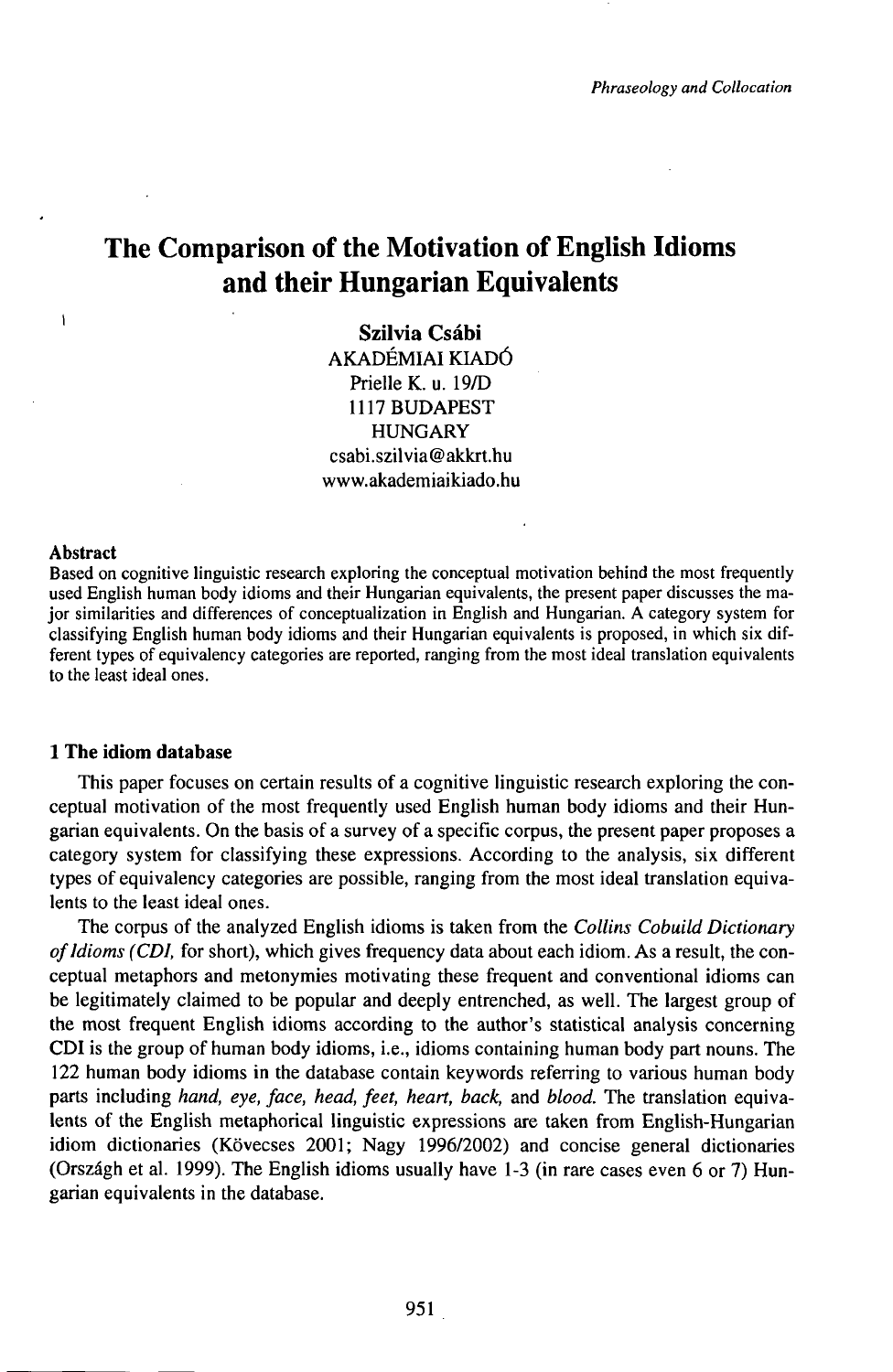In the cognitive linguistic tradition, idioms are claimed to have conceptual motivation (cf. Lakoff 1987). This means that the meaning of many idioms seems natural and transparent to us because conceptual metaphor, conceptual metonymy, and/or conventional knowledge link the non-idiomatic meaning of the constituent words to the idiomatic meaning of idiom. As the analysis shows, the meanings of English body part idioms and their equivalents can be organized according to their motivation by conceptual metaphors and metonymies as well as our conventional knowledge concerning especially the specific body parts. In addition, it is often the case that several metaphors, metonymies, and/or pieces of conventional/cultural knowledge together motivate the meaning of a particular expression. For instance, conceptual metaphors motivate English idioms such as *get/gain the upper hand ofsomething, before one 's eyes,* and *close to one 's heart.* Some Hungarian examples are *azonos állásponton vannak,* lit. "they are on identical standpoint", which is the equivalent of *see eye to eye with someone;* and *szívére vesz,* lit. "take something to one's heart", the equivalent of *take something to heart.*

# *2* **The comparison** of **the motivation**

# *2.1 The basic types ofpossibilities*

Conceptual metaphors and metonymies can be culture-specific as opposed to universal. The bodily basis can indicate the existence of possible metaphors, which have the potential to become universal. However, cultures can differ as to whether these potential metaphors are in fact selected in specific languages or not. The selection process depends to a large extent on the culture using the given language. Thus, different metaphors can often be used to conceptualize the same target domains in different cultures. Cognitive linguistics favors the position that there are certain conceptual mechanisms that constrain conceptualization in different languages. Although there may well be differences in the way the same situation is conceptualized, each and every means of conceptualization may have independent motivation (more on the issue óf cultural variation in Kövecses 2005).

Several parameters, such as form and meaning as well as the conceptual mechanisms providing motivations, have to be taken into consideration when studying the motivational similarities and differences of English and Hungarian idioms. Kövecses's (2005) categorization system, which is used as a starting point for the comparative analysis of the given database, differentiates between word forms, literal and figurative meanings, and the underlying conceptual mechanisms. With the help of a modified and adapted version of this categorization system, the similarities and differences between specific linguistic expressions of different languages can be examined in detail.

The English idioms and their Hungarian equivalents can thus be systematically described by the specific patterns that arise on the basis of the analysis of the idiom database. Generally, in the case of each idiom-equivalent pair, the word forms are necessarily different in each case, and their figurative meanings are always the same. Thus, variation can only be expected to occur in the literal meaning or the underlying conceptual mechanisms of the given idioms. As the analysis of the 122 English human body idioms and their Hungarian equivalents shows, the following major categories can be found concerning the different types of equivalency.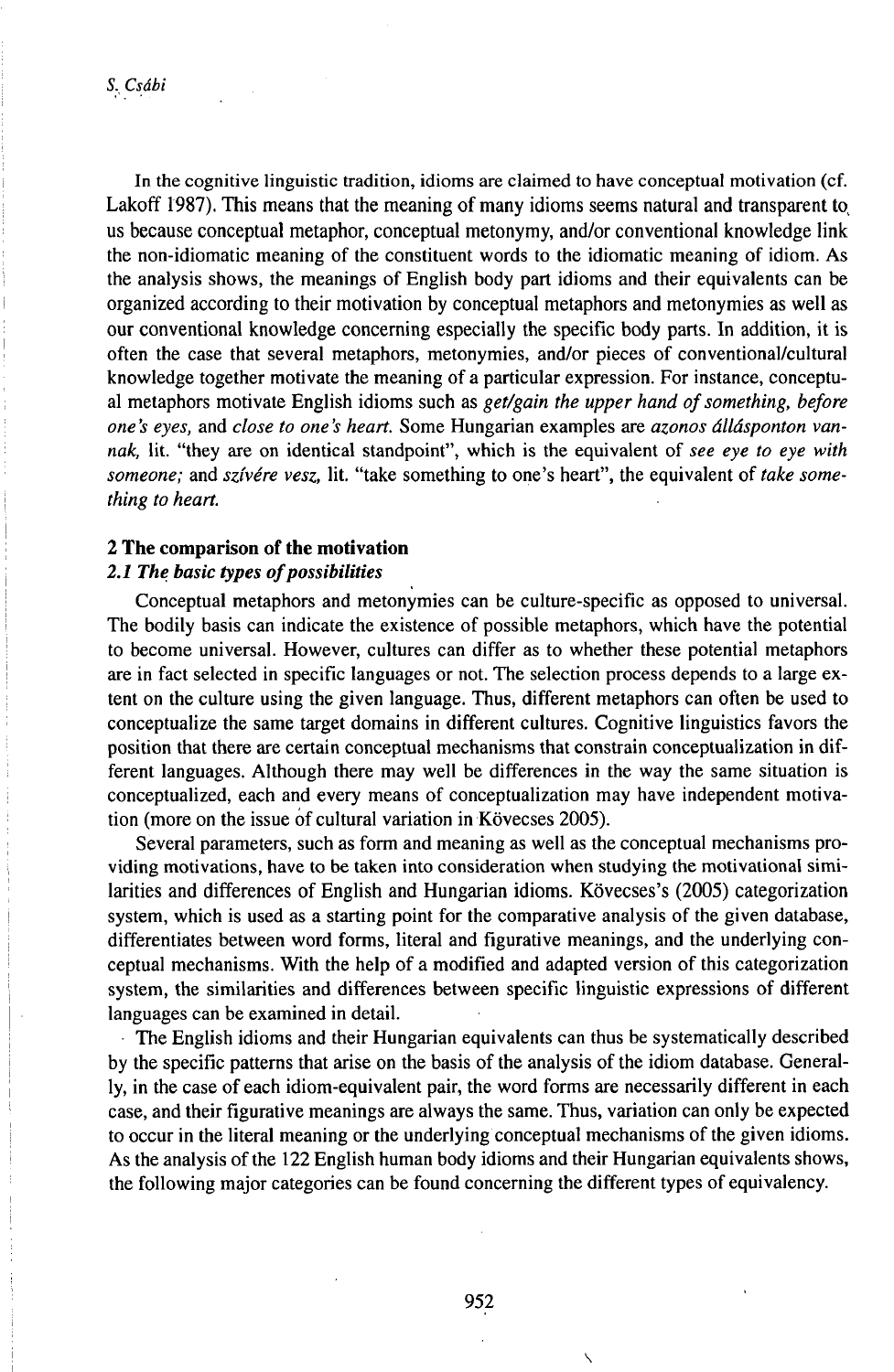Possibility 1 consists of English and Hungarian equivalents with *different word forms* and *same literal meanings* which are motivated by *the same conceptual metaphors,* and *the same or different conceptual metonymies and conventionaUcultural knowledge,* and have *the same figurative meaning.* The majority of the idiom-equivalent pairs (30,04%) belong to the category of ideal translation equivalents in which most of the features of the pairs correspond in the two languages. For example, in the case of *afree hand,* control is conceptualized via the human hand: the metonymy THE HAND STANDS FOR CONTROL and the metaphor CONTROL IS HOLDING IN THE HAND motivate the idiom. In addition, the metaphor FREEDOM TO ACT IS FREEDOM TO MOVE is extremely important in grasping the meaning of the idiom. Similarly to the English idiom, the Hungarian equivalent *szabad kéz,* lit. "free hand", is motivated by exactly the same mechanisms, and uses the same body part.

Possibility 2 consists of equivalent pairs with *different word forms* and *different literal meanings* which are motivated by *the same conceptual metaphors,* and *the same or different conceptual metonymies and conventionaUcultural knowledge,* and have *the same figurative meaning.* This category includes equivalents that are less ideal translation equivalents since only half of the features correspond in the different languages. Possibility 2 is the second most frequent case in the idiom database. There is only a small difference between the number of pairs in Possibility 1 (30,04%) and Possibility 2 (28,98%). For instance, the idiom *turn a blind eye to something* is motivated by the metaphor ATTENTION IS LOOKING. The metaphor KNOWING IS SEEING and its entailments additionally motivate the meaning of the idiom. Ignorance is conceptualized as blindness, and not paying attention to something important as having an impaired vision. As our conventional knowledge tells us, if somebody does not want to see something, the person will not know about that thing in a proper way, maybe he/she will know nothing at all. The Hungarian idiom *szemet huny valamifelett,* lit. "close the eye over something", also implies the planned action of the agent, since it refers to deliberately closing the eyes when learning about something. In addition to ATTENTION IS LOOKING, KNOWING IS SEEING is definitely operational here, too, just like its entailment that not paying attention.to something important is having an impaired vision.

Possibility 3 consists of English and Hungarian equivalents with *different word forms* and *different literal meanings* which are motivated by *different conceptual metaphors,* and *the same or different conceptual metonymies and conventionaUcultural knowledge,* and have *the samefigurative meaning.* This category comprises equivalents that are the least ideal translation equivalents since most features do not correspond in the different languages. This possibility occurs most often when Hungarian equivalents are not body part idioms, they use different body parts, or they refer to bodily actions and not to body parts. Thus, idiom-equivalent pairs in this group often utilize different source domains to achieve the same figurative meanings. This is the third largest group of idiom-equivalent pairs (23,32%). For example, *get out of hand* is also motivated by the control metonymy-metaphor pair THE HAND STANDS FOR CONTROL - CONTROL IS HOLDING IN THE HAND. In addition, a further control metaphor, CONTROL OVER SOMETHING IS THE PHYSICAL MANIPULA-TION OF AN OBJECT, works here. The Hungarian equivalent, *elveszti az uralmát valami felett,* lit. "lose one's power over something", is primarily motivated by the metaphor CON-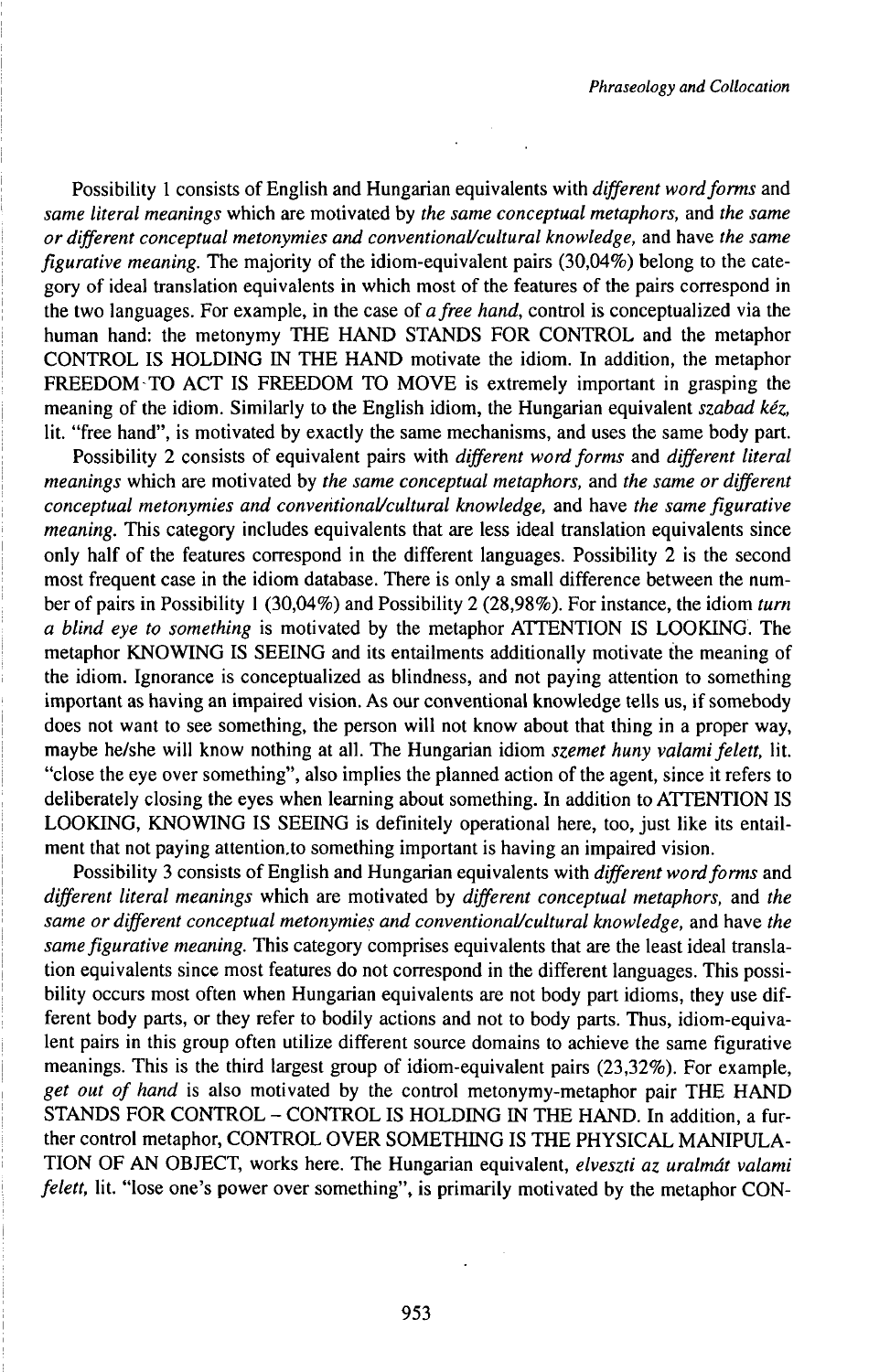TROL IS A VALUABLE POSSESSION, focusing on control as an object which can thus be lost unintentionally. The metaphor CONTROL IS UP is also at work, since the idiom is about having control *over* something.

Possibility 4 contains equivalents with *different wordforms* and *different literal meanings* which are motivated by *different conceptual metaphors,* and *the same or different conceptual metonymies and conventionaUcultural knowledge,* and have *differentfigurative meanings.* The analyzed idiom database does not contain any data that belongs to Possibility 4 since this category is mostly present in literary works (Kövecses 2005), which the present database is not concerned with.

Possibility 5 consists of idiom-equivalent pairs with *different word forms* and *different literal meanings,* which are motivated by *the same or different conventionaUcultural knowledge* and not by conceptual metaphors or conceptual metonymies, and have *the samefigurative meaning expressed by means of literal meaning. This category shows that literal expres*sions can in some cases express figurative meanings. The fourth largest group of idiomequivalent pairs is the group of Possibility 5 (12,01%). Most English idioms in this group may have figurative equivalents in Hungarian which are not present in the database (e.g., *hús-vér ember,* lit. "flesh-blood man" for *in the flesh),* thus these cases are suggested to be shortcomings of thë idiom database and the dictionaries used. For instance, in the idiom *out of hand,* the hand again is seen as the instrument for control in accordance with the metonymy THE HAND STANDS FOR CONTROL and the metaphors CONTROL IS HOLDING IN THE HAND and POSSESSION IS HOLDING SOMETHING IN THE HAND. In addition, the hand is conceptualized as a container, into and out of which entities (both physical and abstract) can enter and leave. Due to THE HAND STANDS FOR THE ACTIVrTY/ACTION, the decision to let something go from the hand-container is referred to via mentioning only the hand, and not the activity itself. The literal equivalent, *gondolkodás nélkill,* lit. "without thinking", focuses on the rapidness of the action, which is done without thinking about any precedence or consequence of the action.

Possibility 6 is a new category which does not occur in Kövecses's (2005) categorization system. This group consists of equivalents which are motivated not by conceptual metaphors, but by *conceptual metonymies.* In the database, metonymical motivation is always similar in this category, whereas the literal meanings can be similar, partly similar, or different. The fifth largest group of idiom-equivalent pairs is this group (5,65%). Since the conceptual mechanisms motivating the idioms and their equivalents are the same, although only metonymical and not metaphorical, this group strengthens the positions of Possibilities <sup>1</sup> and 2. For example, the motivation of the idiom *comeface toface with someone* is provided by the metonymy THE FACE STANDS FOR THE PERSON, thus the body part can stand for the whole person since the face and mimics provide direct contact with the person. The Hungarian idiom *szemt6l-szemben,* lit. "from eye in eye", uses another significant body part, the eye, for this purpose. Here, the metonymy EYES FOR THE PERSON is important in the motivation. Nonetheless, both metonymies belong to the general metonymy THE BODY PART STANDS FOR THE PERSON.

The findings of the present research confirm Kövecses's (2005) claim that Possibility 1, with the least differences, is the largest group. It is also reinforced that the second most fre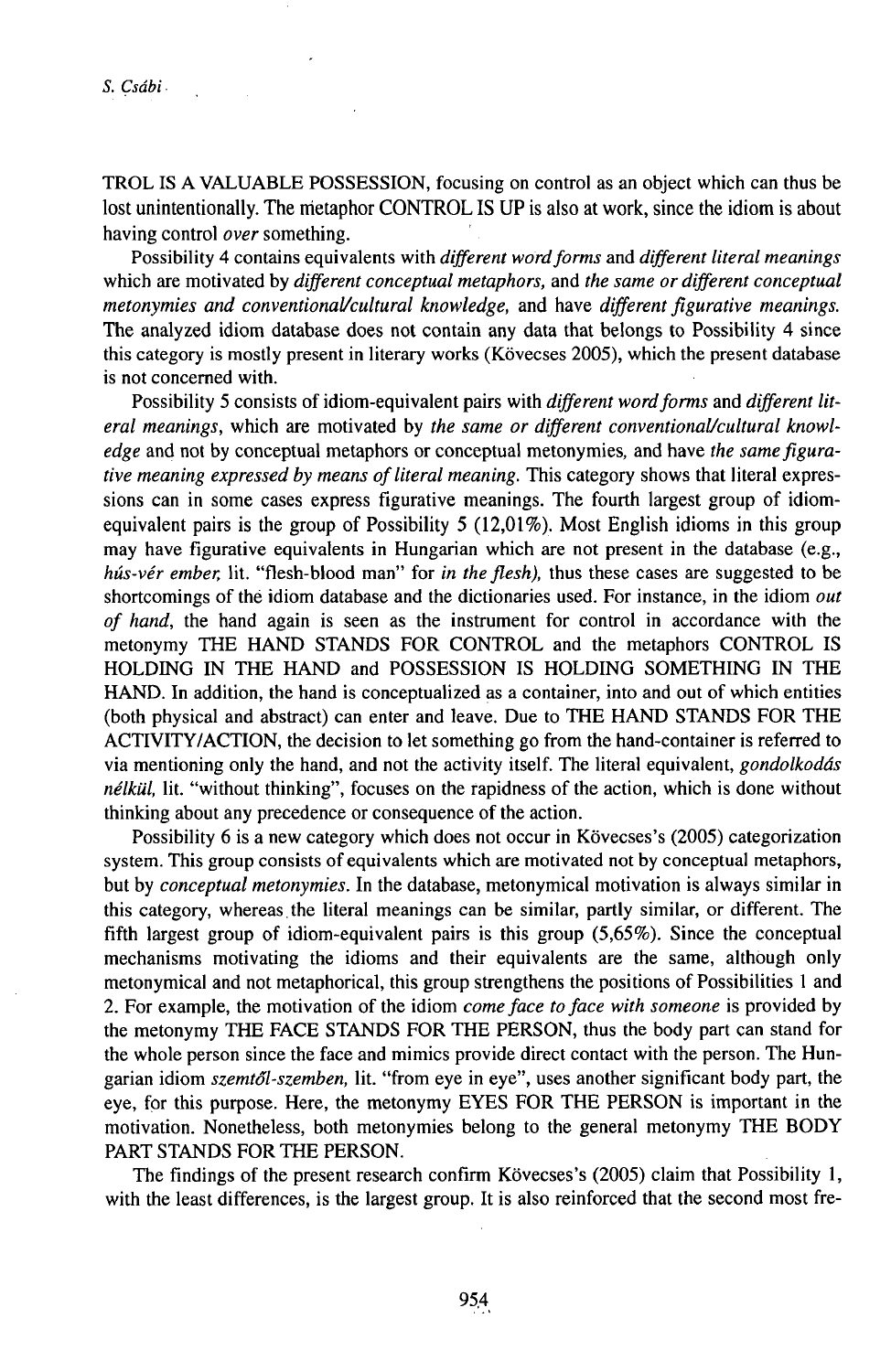quent case is Possibility 2, where slightly more differences occur. Possibility 3 is also reinforced as the third largest group of idiom-equivalent pairs. Besides, the findings demonstrate the need for Possibilities 5 and 6, as several examples of the idiom database indicate the presence and importance of these categories. Possibility 4 is not present in any of the studies since the analyses do not concern literary language.

In sum, the majority (87,99%) of the expressions belong to the first four groups, namely, Possibilities 1, 2, 3, and 6, where conceptual mechanisms provide motivation for the figurative meanings of the expressions. There are only a small number of idiom-equivalent pairs that lack metaphorical and metonymical motivation, and whose meanings are expressed by means of literal meanings. The similarity on the level of metaphors is great. The same or partly similar metaphors motivate the figurative meanings in almost 60% of the cases (cf. Possibilities <sup>1</sup> and 2). Different conceptual metaphors occur in 23,32% of all cases (cf. Possibility 3). No metaphorical motivation is provided in 17,67% of the cases (cf. Possibilities 5 and 6). Frequently, metaphors and metonymies together provide motivation to idioms and their equivalents. However, it is also possible in a small number of cases (5,65%) to have conceptual metonymies only (cf. Possibility 6). Conventional/cultural knowledge most frequently goes together with conceptual metaphors and metonymies, but in few cases they happen to be the only motivational mechanisms (cf. Possibility 5).

## *2.2 Causes ofvariation*

Causes of variation and alternative conceptualization can be manifold, including the cultural context, social concerns, cognitive preferences and styles and coherence (cf. Kövecses 2005). Differences in the cultural context include the different governing principles and key concepts in different cultures. Thus, culture-specific actions can be referred to in some cases, as a result of which culture-specific content is provided for the similar generic structure. Also, different specific-level metaphors and metonymies can be used in English and in Hungarian. Regarding social concerns, on the basis of the differing frequency of human body metaphors, Hungarian appears to use more diverse domains in addition to the human body as sources for the shared target domains. Differences in cognitive preferences/style include differences in the experiential focus and metaphor and metonymy preference. Although the universal bodily basis can, it does not have to, be utilized in the same way in different languages. This is due to the differences in the experiential focus, as different people may highlight different aspects of their bodily functioning in relation to a specific target domain. Differences in metaphor and metonymy preference mean that different cultures can choose between equally well motivated ways of conceptualization. Thus, in addition to the human body, Hungarian equivalents make use of further domains as well to express the same figurative meanings as the English idioms. Idioms and their equivalents in the database reflect the coherence of the universal relationship among the human body, conceptualization, language, and real-world objects and events.

## **3 Conclusion**

The embodied view of linguistic meaning emphasizes the importance of people's ordinary, kinesthetic experiences in understanding the relations between the mind and the body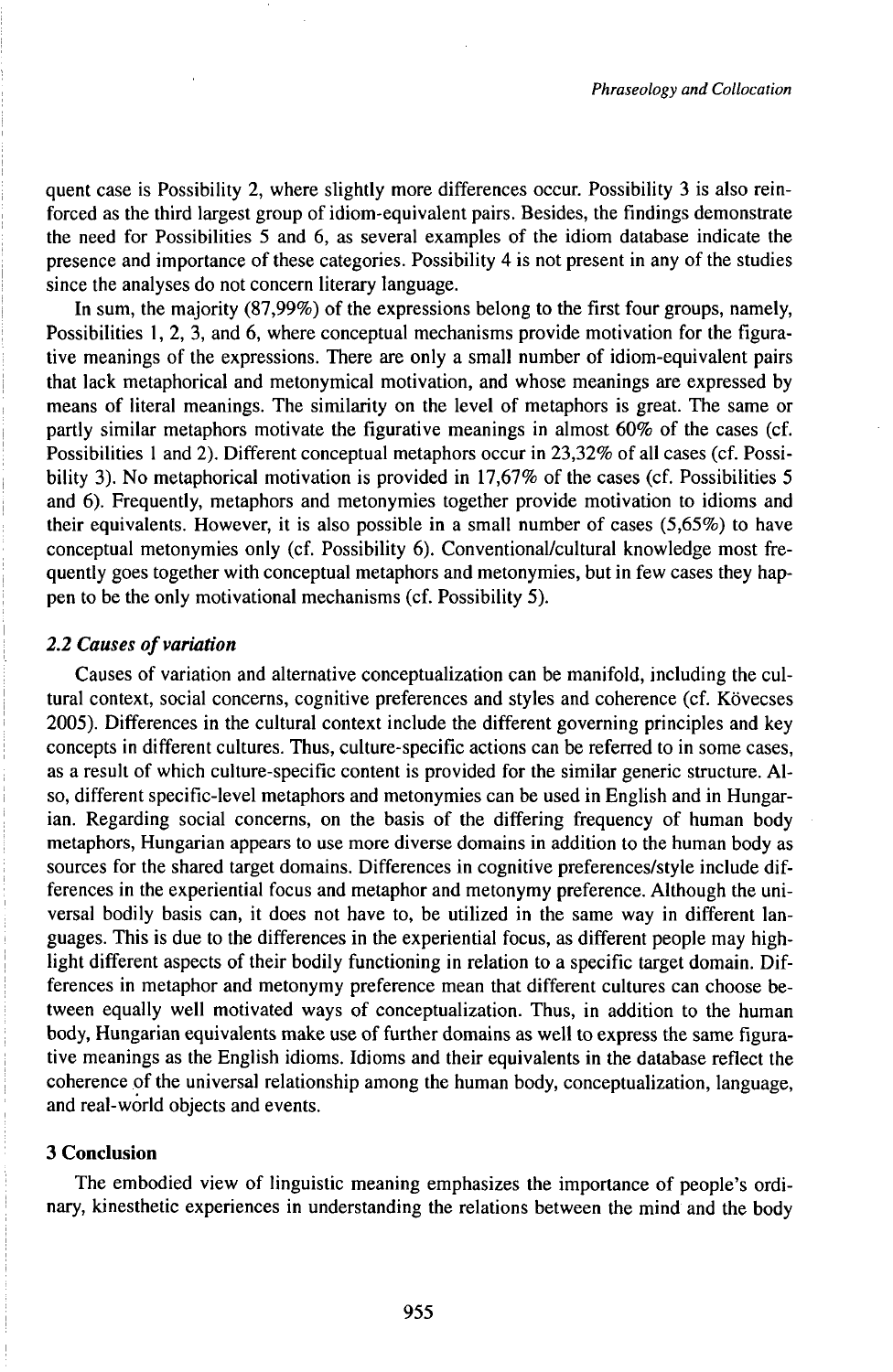ä,

(cf. Johnson 1987; Lakoff 1987; Lakoff & Johnson 1999; Gibbs 2003). Bodily experience is thus extremely important for us, humans, since it serves as the experiential basis of our cognition. It is argued that embodiment shapes why particular words and expressions convey the specific meanings they do. It is also maintained that embodiment shapes people's intuitions about, and understanding of, the meaning of linguistic expressions (Gibbs 1999). Concerning the database, on the one hand, the potentially universal metaphors are based on shared human experiences, in harmony with the embodiment hypothesis. On the other hand, because of the interactive nature of embodiment – the interaction between our bodily experience and the physical, social or cultural environment - cultural variation is present in English and Hungarian.

In general, the study supports and provides evidence for the view according to which conceptual mechanisms such as conceptual metaphor, metonymy, and conventional/cultural knowledge play an extremely important role in motivating English and Hungarian expressions. On the basis of analyzing the idiom database, it is found that similarity most often exists on the generic level, whereas differences tend to exist on the specific level. Cross-linguistic differences can concern the literal meanings of expressions, and the choice of specific conceptual mechanisms. On the basis of the idiom database, the most frequent case for the expression of the same figurative meaning is using different word forms, similar literal meanings, and similar conceptual mechanisms in English and in Hungarian. Idiom-equivalent pairs in which an increasing number of differences occur with respect to literal meanings and conceptual mechanisms rank lower as they are less and less frequent. Although the figurative meanings are shared, the literal meanings of the Hungarian equivalents can be either similar or different from those of the English idioms. Altogether, in almost 60% of all cases, Hungarian uses body part terms in the equivalents.

On the one hand, the similarities between English and Hungarian are the result of a universal motivation provided primarily by embodiment and the common experiential grounding of the specific linguistic expressions. Thus, the commonality between English and Hungarian is rooted in the common knowledge about, and the common bodily experiences with, the specific body parts. On the other hand, the differences between English and Hungarian are mostly the result of cultural preferences. Thus, different aspects of domains can be singled out in different languages, which can result in cross-cultural differences. In sum, universal embodiment can, but does not necessarily have to, lead to potentially universal metaphors since differences in the cultural preferences can also influence the emergence of metaphors used by specific languages and cultures.

## References

## A. Dictionaries

*Collins CobuildDictionary ofIdioms.* (1995/2000) London, HarperCollins Publishers. (CDI) .

Kövecses, Z. (2001), *An English-Hungarian Idiom Dictionary. For Learners ofEnglish.* Budapest, MPL Könyv Kft. - Librotrade.

Nagy, G. L. (1996/2002), *English-Hungarian Dictionary ofIdioms.* Budapest, Akadémiai Kiadó.

Országh, L., Magay, T., Futász, D., Kövecses, Z. (1999), *English-Hungarian Concise Dictionary.* Budapest, Akadémiai Kiadó.